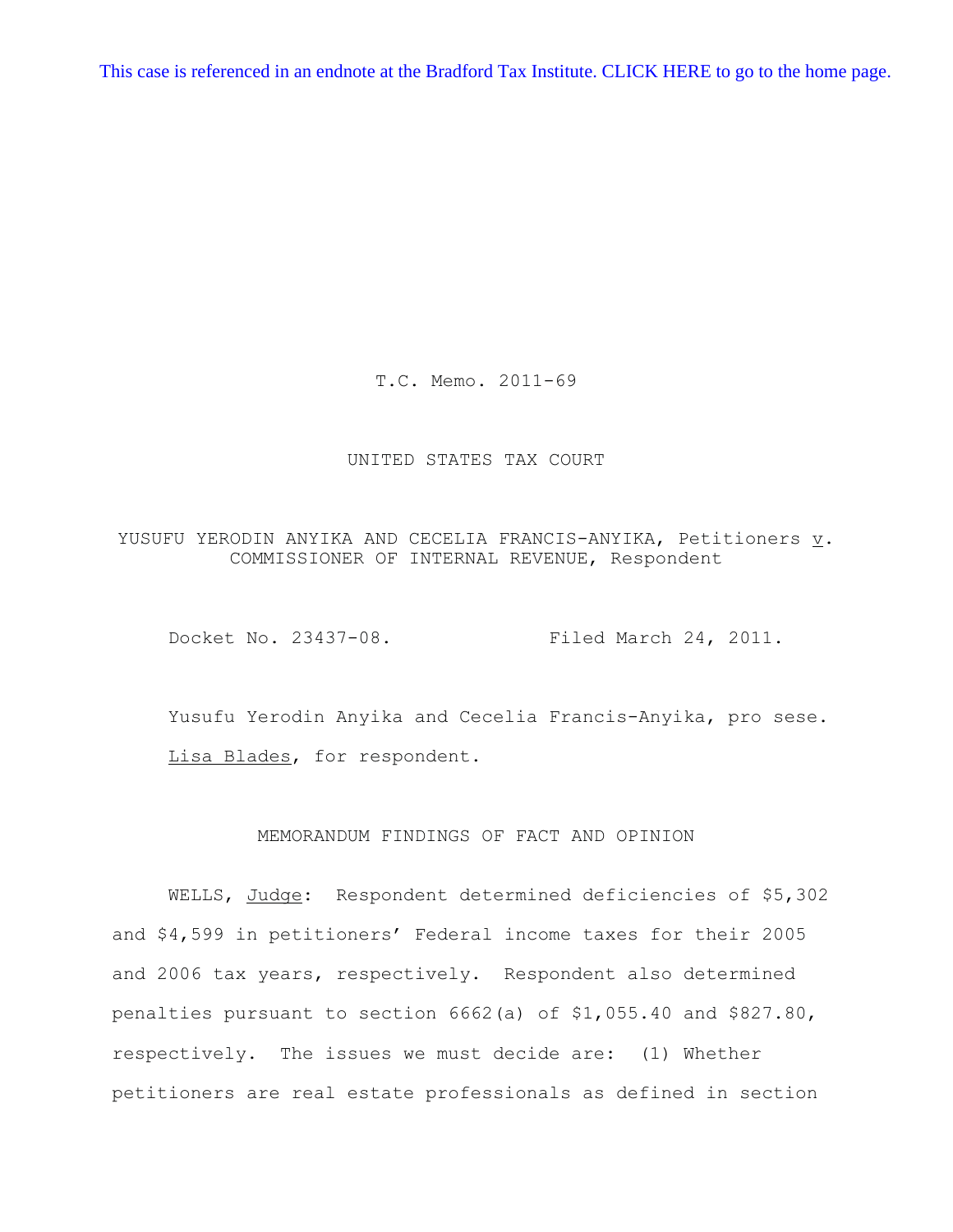$469(c)$ (7)(B); (2) if petitioners are not real estate professionals, whether their rental real estate losses are phased out pursuant to section  $469(i)$ ; (3) whether petitioners are liable for a section 6662(a) penalty for substantial understatement of income tax and/or negligence for 2005; (4) whether petitioners are liable for a section 6662(a) penalty for negligence for 2006; and (5) whether petitioners are liable for a penalty pursuant to section 6673(a)(1).<sup>1</sup>

## FINDINGS OF FACT

Some of the facts and certain exhibits have been stipulated. The parties' stipulations of fact are incorporated in this opinion by reference and are found accordingly. At the time they filed their petition, petitioners resided in Pennsylvania.

Petitioners, Yusufu Yerodin Anyika (Mr. Anyika) and Cecelia Francis-Anyika (Mrs. Francis-Anyika), are married and filed joint returns for tax years 2005 and 2006. Mr. Anyika is employed as an engineer, and he works 37.5 hours per week, 48 weeks per year. Mrs. Francis-Anyika is employed as a nurse, and she works 24 hours per week.

Mr. Anyika has been purchasing, renovating, managing, and selling rental properties since the 1990s. He views his rental

 $- 2 -$ 

<sup>&</sup>lt;sup>1</sup>All section references are to the Internal Revenue Code in effect for the years in issue, and all Rule references are to the Tax Court Rules of Practice and Procedure, unless otherwise indicated.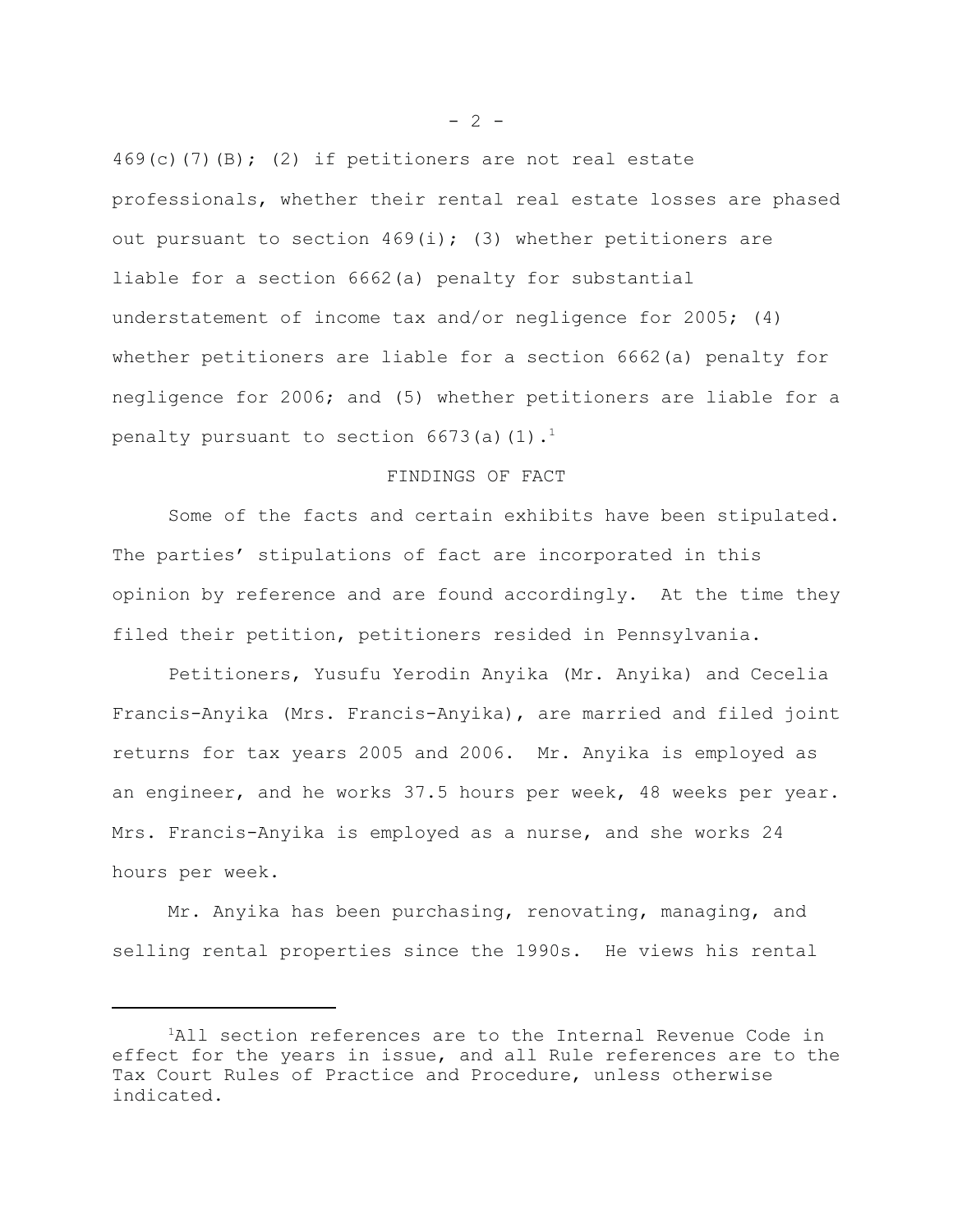real estate activity as a second job and as an investment. During 2005 and 2006, Mr. Anyika owned two rental properties.

Petitioners used TurboTax software to prepare their 2005 and 2006 tax returns, and they did not consult a tax professional. Petitioners reported \$133,117 and \$167,630 in wages on their 2005 and 2006 tax returns, respectively. On their 2005 tax return, petitioners deducted \$23,551 in rental real estate losses. On audit, respondent disallowed all but \$5,428 of the claimed deductions. On their 2006 tax return, petitioners deducted \$15,265 in rental real estate losses. On audit, respondent disallowed the entire amount of petitioners' claimed rental real estate deductions. As a result of the disallowances and a few other adjustments that petitioners do not dispute, respondent adjusted petitioners' tax liabilities from \$14,451 to \$19,753 for their 2005 tax year and from \$20,552 to \$25,151 for their 2006 tax year. In accordance with the adjustments, respondent determined deficiencies in petitioner's taxes of \$5,302 and \$4,599, respectively, and issued a notice of deficiency.

After receiving respondent's notice of deficiency, petitioners timely petitioned this Court. This case was originally scheduled for trial on November 16, 2009, but was rescheduled for March 2010. Unfortunately, in spite of the continuance and in spite of our order compelling petitioners to answer respondent's interrogatories and turn over documents they

 $- 3 -$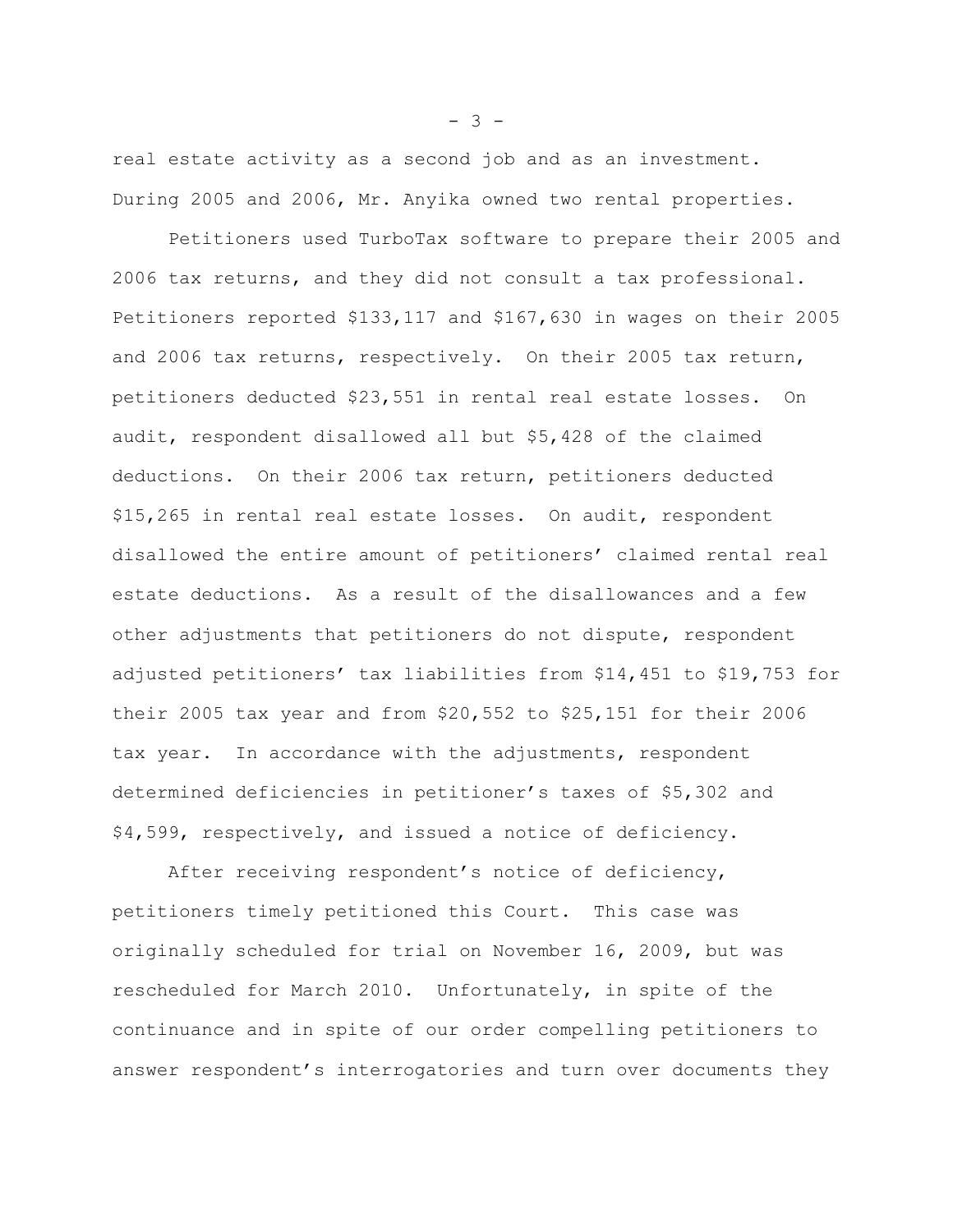planned to use as evidence at trial, petitioners failed to provide respondent with any of the requested items. Petitioners contend that they had reached an agreement with respondent's counsel that respondent's counsel would obtain the requested documents from the Internal Revenue Service employee responsible for auditing petitioners' returns. Respondent denies that such an agreement ever existed. Respondent has moved, pursuant to section  $6673(a)(1)$ , for sanctions against petitioners on the basis of their failure to cooperate with respondent's requests for documents.

## OPINION

Generally, the Commissioner's determination of a deficiency is presumed correct, and the taxpayer has the burden of proving it incorrect. Rule 142(a); Welch v. Helvering, 290 U.S. 111, 115 (1933). Deductions are a matter of legislative grace, and taxpayers bear the burden of proving that they have met all requirements necessary to be entitled to the claimed deductions. Rule 142(a); INDOPCO, Inc. v. Commissioner, 503 U.S. 79, 84 (1992). The burden of proof on a factual issue that affects a taxpayer's liability for tax may be shifted to the Commissioner where the "taxpayer introduces credible evidence with respect to \* \* \* such issue." Sec. 7491(a)(1). Petitioners have neither claimed nor shown that they complied with the substantiation

 $- 4 -$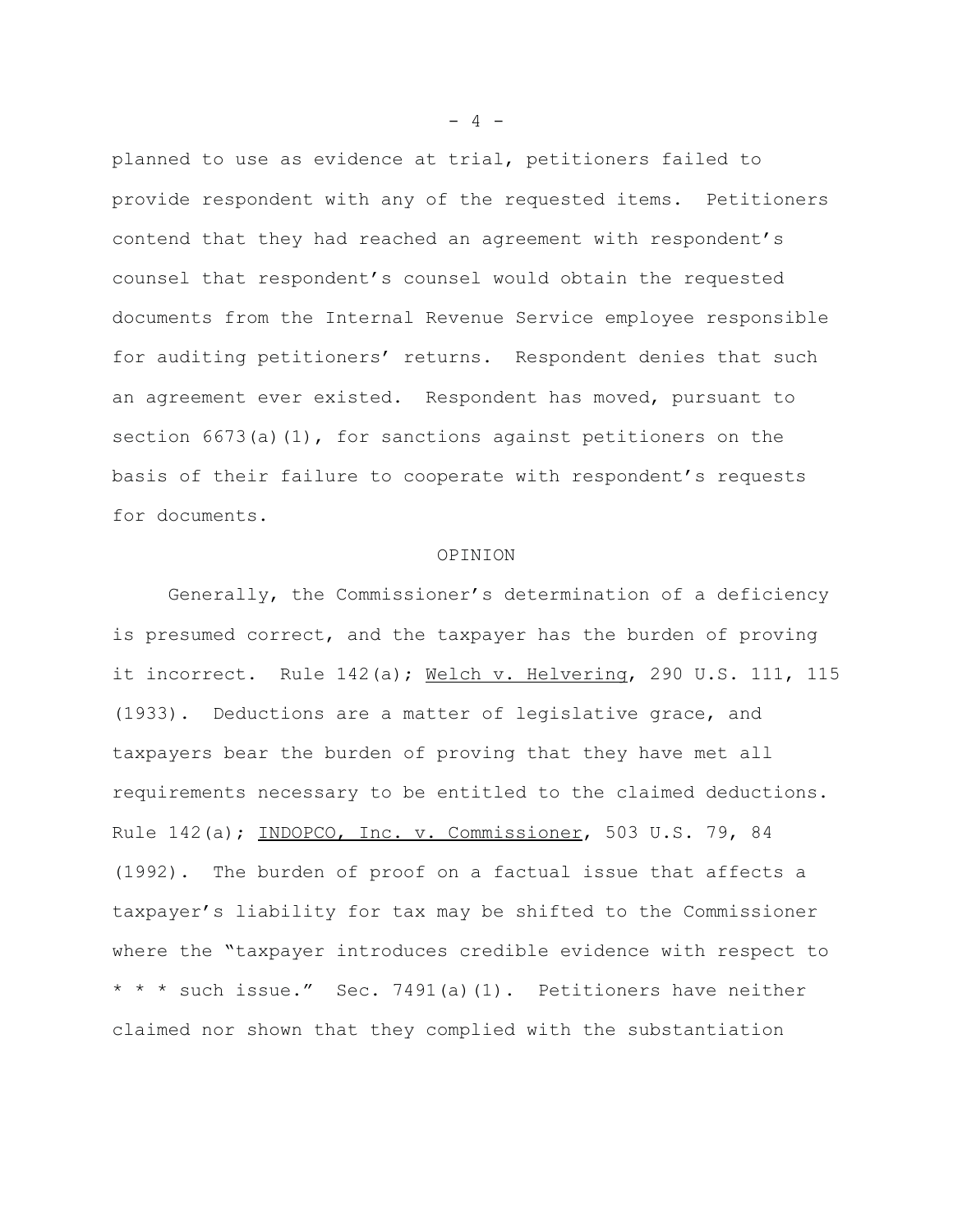requirements of section 7491(a). Therefore, the burden of proof remains on petitioners. See Rule 142(a).

Section 469 generally disallows any passive activity loss. A passive activity is the conduct of any trade or business in which the taxpayer does not materially participate. Sec.  $469(c)(1)$ . A passive activity loss is defined as the excess of the aggregate losses from all passive activities for the year over the aggregate income from all passive activities. Sec. 469(d)(1). A rental activity generally is treated as a per se passive activity regardless of whether the taxpayer materially participates.<sup>2</sup> Sec. 469(c)(2). In establishing whether a taxpayer's real property activities result in passive activity losses, each interest in rental real estate is treated as a separate rental real estate activity unless the qualifying taxpayer makes an election to treat all interests in rental real estate as a single real estate activity. Sec. 469(c)(7)(A).

An exception to the rule that a rental activity is per se passive is found in section  $469(c)(7)$ , which provides that the rental activities of a taxpayer who is a real estate professional are not per se passive activities but are treated as a trade or business subject to the material participation requirements of section  $469(c)(1)$ . Sec.  $1.469-9(e)(1)$ , Income Tax Regs.

 $-5 -$ 

 ${}^{2}$ A rental activity is "any activity where payments are principally for the use of tangible property." Sec.  $469(j)(8)$ .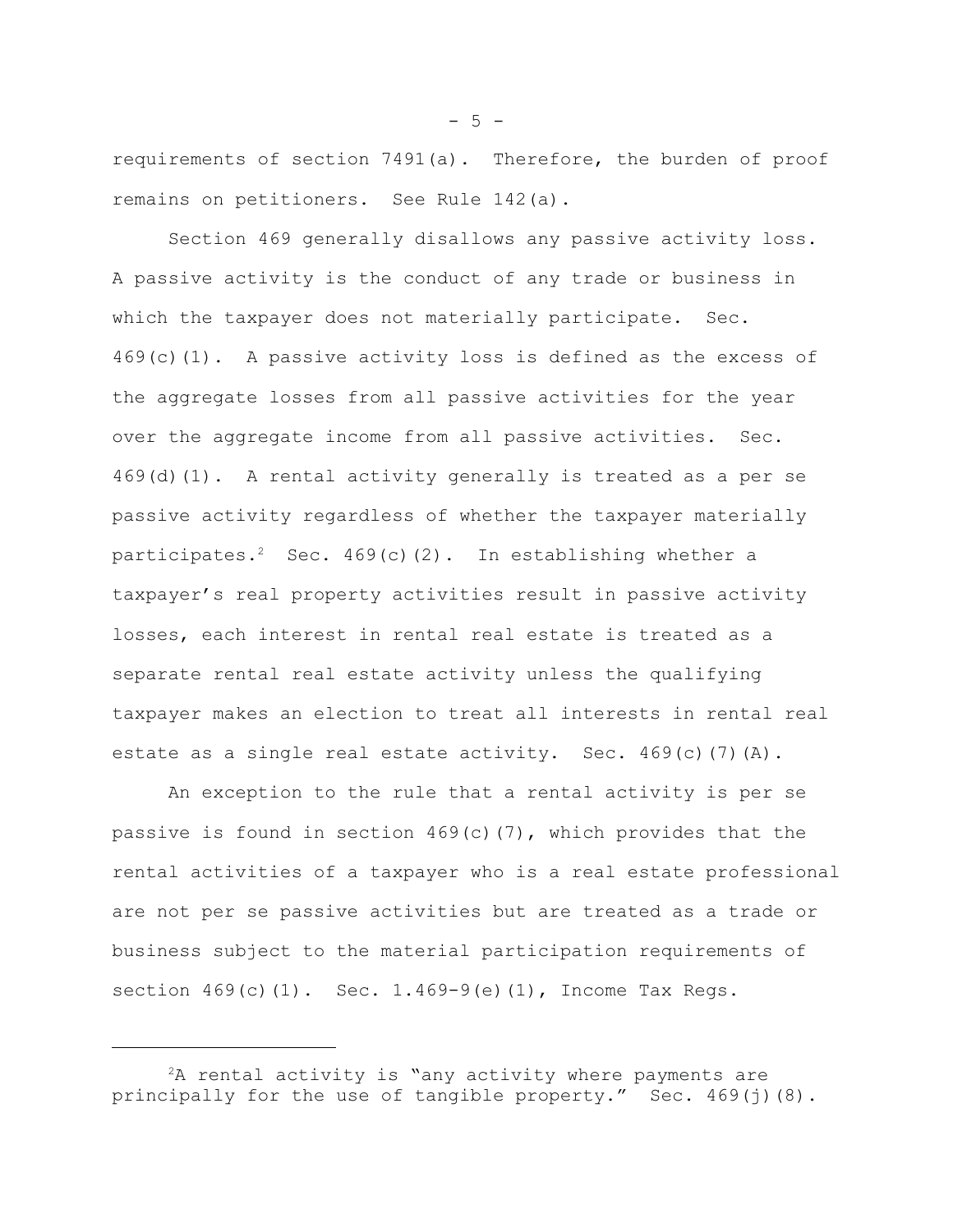A taxpayer qualifies as a real estate professional and is therefore not engaged in a passive activity under section 469(c)(2) if:

(i) more than one-half of the personal services performed in trades or businesses by the taxpayer during such taxable year are performed in real property trades or businesses in which the taxpayer materially participates, and

(ii) such taxpayer performs more than 750 hours of services during the taxable year in real property trades or businesses in which the taxpayer materially participates.

Sec. 469(c)(7)(B). In the case of a joint return, the foregoing requirements for qualification as a real estate professional are satisfied if, and only if, either spouse separately satisfies the requirements. Id. Thus, if either spouse qualifies as a real estate professional, the rental activities of the real estate professional are not per se passive under section  $469(c)(2)$ .

Section 1.469-5T(f)(4), Temporary Income Tax Regs., 53 Fed. Reg. 5727 (Feb. 25, 1988), sets forth the requirements necessary to establish the taxpayer's hours of participation as follows:

The extent of an individual's participation in an activity may be established by any reasonable means. Contemporaneous daily time reports, logs, or similar documents are not required if the extent of such participation may be established by other reasonable means. Reasonable means for purposes of this paragraph may include but are not limited to the identification of services performed over a period of time and the approximate number of hours spent performing such services during such period, based on appointment books, calendars, or narrative summaries.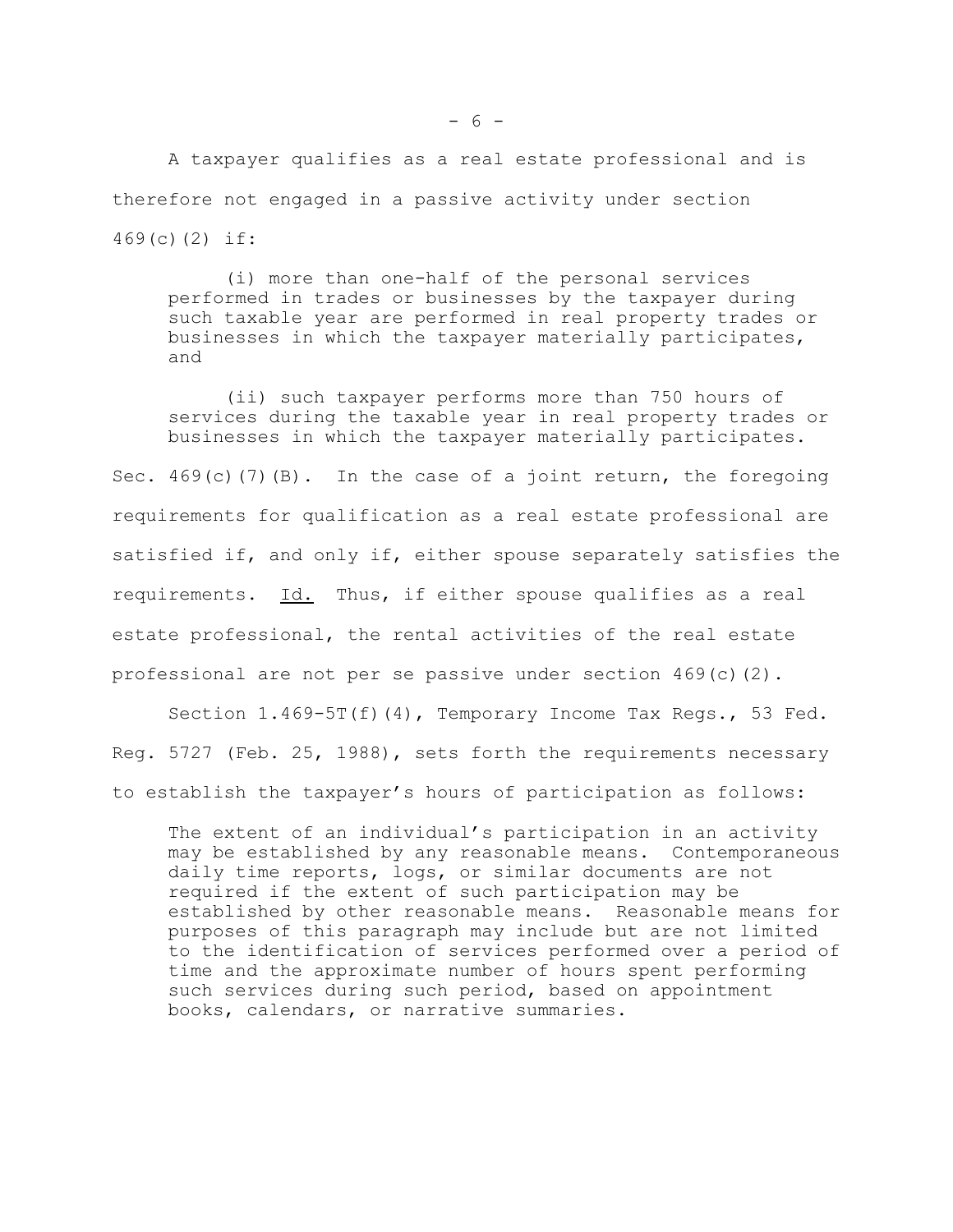Although "reasonable means" may be interpreted broadly, a postevent "ballpark guesstimate" will not suffice. Moss v. Commissioner, 135 T.C. 365, 369 (2010) (and cases cited therein).

Even if taxpayers fail to qualify as real estate professionals under section 469(c)(7) and must therefore treat losses from their rental properties as passive activity losses, they may still be eligible to deduct a portion of their losses pursuant to section 469(i)(1). Section 469(i) provides a limited exception to the general rule that passive activity losses are disallowed. A taxpayer who actively participates in a rental real estate activity may deduct a maximum loss of up to \$25,000 per year related to the activity. The deduction is phased out as adjusted gross income, modified by section  $469(i)(3)(E)$ , exceeds \$100,000, with a full phaseout occurring when modified adjusted gross income equals \$150,000. Sec. 469(i)(3)(A).

Petitioners contend Mr. Anyika satisfies the section 469 requirements for being a real estate professional. To support their contention, they rely principally on Mr. Anyika's testimony that he worked the equivalent of 8 hours per day, 5 days per week, 48 weeks per year doing maintenance, repairs, and renovations to petitioners' rental properties. In their petition and at trial, petitioners contended that Mr. Anyika qualified as a real estate professional because he had spent at least 750 hours actively managing the rental properties. On Form 4564,

 $- 7 -$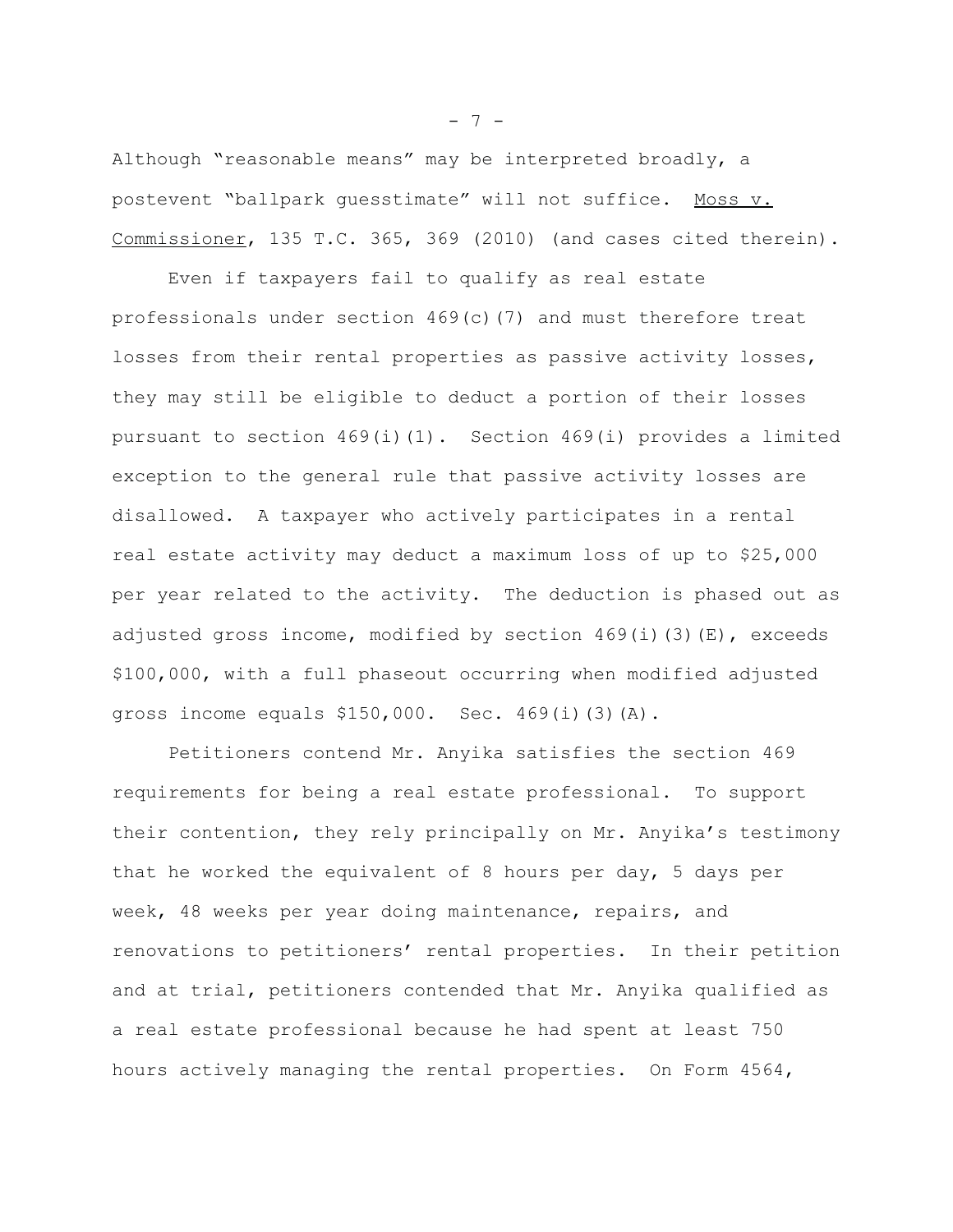Information Document Request, submitted by petitioners during their audit, petitioners declared, under penalty of perjury, that Mr. Anyika devoted 800 hours per year to working on the rental properties during 2005 and 2006. During the trial, the Court explained that, in order to qualify as a real estate professional under section  $469(c)(7)(B)$ , a taxpayer must spend at least 750 hours materially participating in the real estate business and, additionally, must devote more than one-half of his total personal services working hours to his real estate business.

It was only after the Court had explained the law that Mr. Anyika understood, for the first time, that he would have to have spent at least 1,800 hours engaged in the real estate business in order to qualify as a real estate professional under section  $469(c)$  (7)(B). After understanding that, to qualify, he had to spend more hours engaged in managing the rental properties than he did working as an engineer, Mr. Anyika began to contend that he had spent the equivalent of 8 hours per day, 5 days per week, 48 weeks per year (1,920 hours per year) working on the rental properties. After being confronted during trial by the evidence of his prior signed statement that he worked 800 hours per year on the rental properties, Mr. Anyika stated that he was "speaking from memory with the exact numbers", and that to be sure, he would need to look over the numbers more closely. In addition to Mr. Anyika's testimony, petitioners submitted real estate titles

- 8 -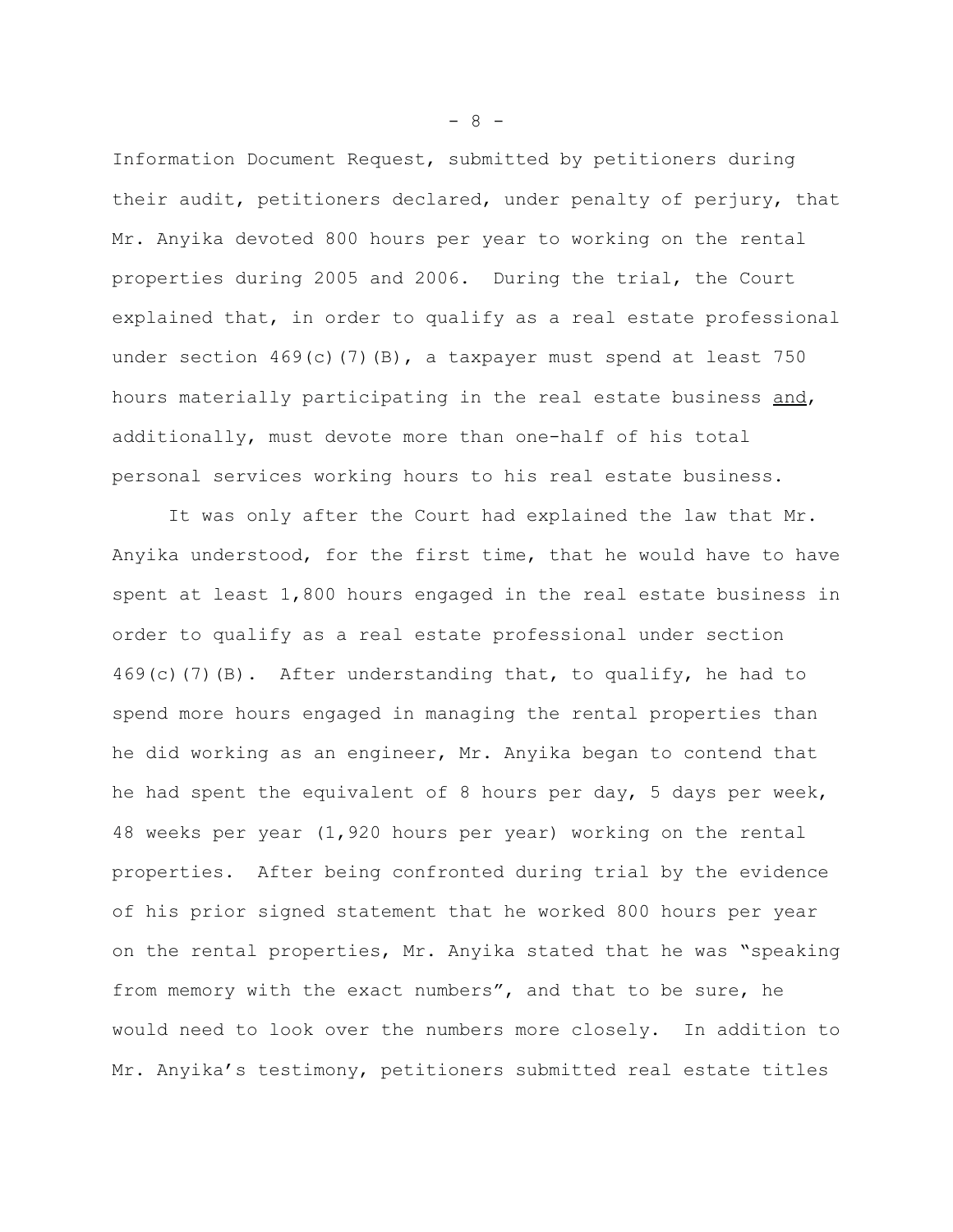and various bills and receipts to substantiate Mr. Anyika's work on the rental properties.

Unfortunately for petitioners, Mr. Anyika's testimony at trial that he devoted approximately 1,920 hours per year to working on the rental properties contradicts his prior statement during the audit that he worked only 800 hours per year on the rental properties. Mr. Anyika made the 800-hour estimate on a Form 4564, which he signed under penalty of perjury.

We do not find Mr. Anyika's testimony that he worked approximately 1,920 hours per year on the rental properties credible. Not only does it contradict his earlier signed statement, but it also changed during trial once Mr. Anyika realized that he would need to have devoted more hours to his real estate properties than to his job as an engineer (i.e., he would need to have spent more than 1,800 hours working on the rental properties), instead of the 750 hours he had originally believed would be sufficient for him to qualify as a real estate professional under section  $469(c)(7)$ .<sup>3</sup> We therefore conclude that Mr. Anyika was not a real estate professional under section 469(c)(7) for 2005 or 2006. Accordingly, we hold that

 $-9 -$ 

 ${}^{3}$ Even if we did find Mr. Anyika's trial testimony credible, he admitted in his testimony that his numbers were simply an estimate and that he did not remember the exact hours; and such a rough, after-the-fact estimate of his hours would not qualify as a "reasonable means" of establishing the extent of his participation in the rental activity. See Moss v. Commissioner, 135 T.C. 365, 369 (2010).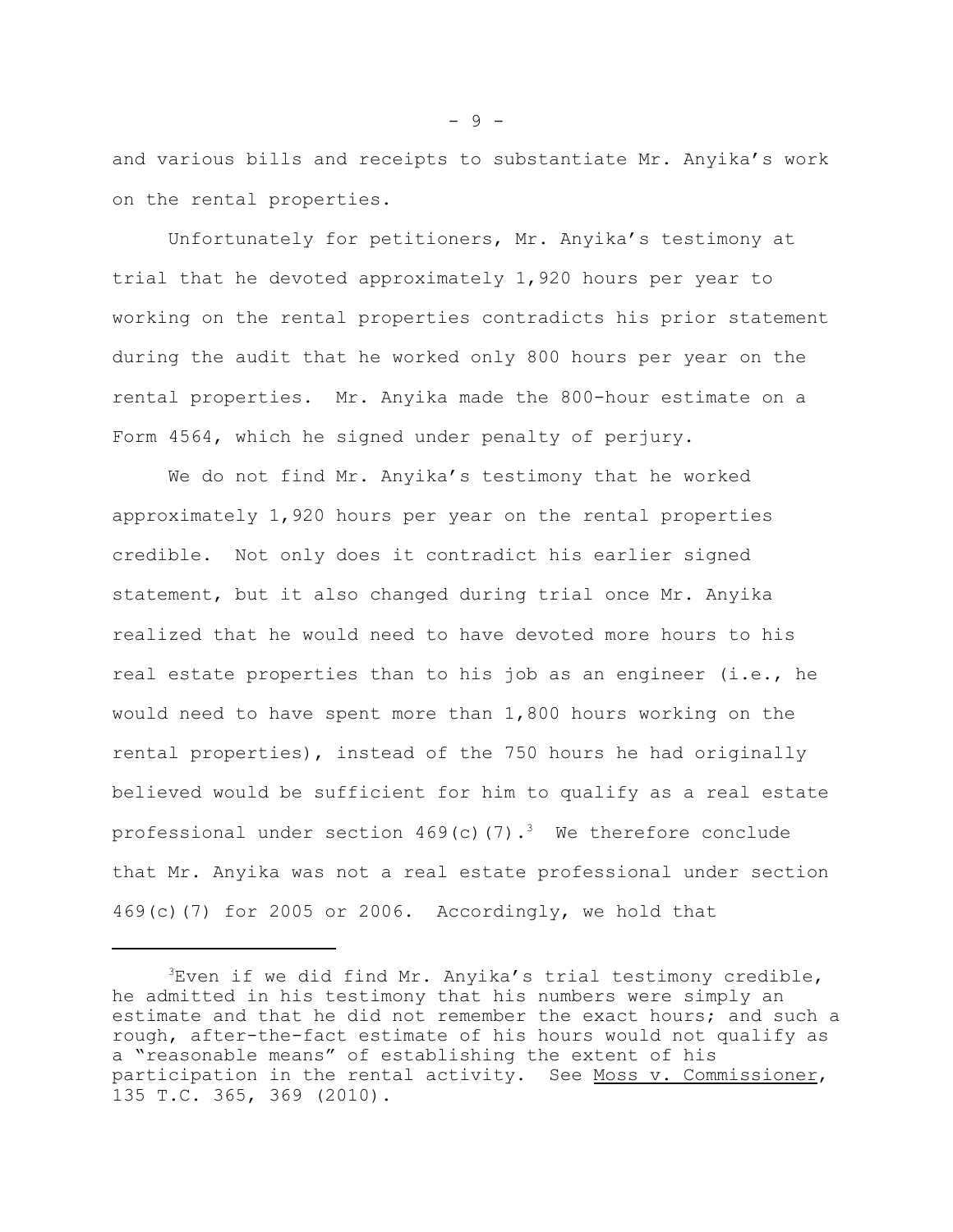petitioners' rental activities during 2005 and 2006 were passive activities pursuant to section 469(c)(2).

Even though we have held that petitioners' rental activities were passive, we still must consider whether petitioners are eligible to deduct a portion of their real estate losses pursuant to section 469(i)(1) because of Mr. Anyika's active participation in managing the rental properties. The active participation standard is met as long as the taxpayer participates in a significant and bona fide sense in making management decisions or arranging for others to provide services such as repairs. See Moss v. Commissioner, 135 T.C. at 371; Madler v. Commissioner, T.C. Memo. 1998-112. It is clear from the record that petitioners fully own the rental properties and that Mr. Anyika has personally been very active in managing the rental properties. Moreover, respondent concedes that Mr. Anyika actively participated in real estate activities during 2005 and 2006. Accordingly, we hold that petitioners are entitled to deduct a portion of their real estate losses pursuant to section 469(i)(1).

However, petitioners' income is subject to the phaseout under section  $469(i)(3)(A)$ . During both 2005 and 2006, petitioners' modified adjusted gross income was more than \$100,000, requiring that the \$25,000 maximum deduction be reduced

 $- 10 -$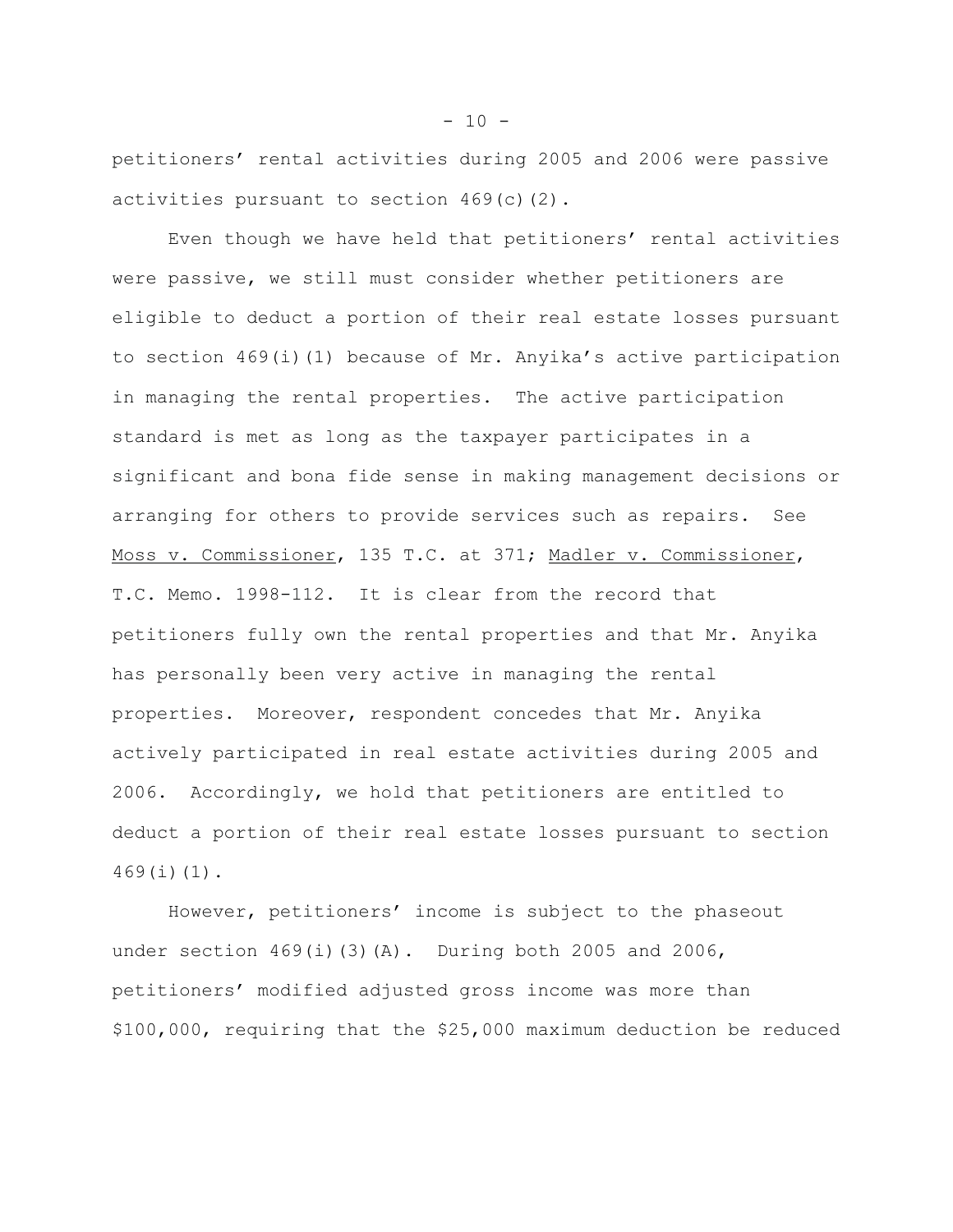by 50 percent of the amount by which their income exceeded \$100,000. Sec. 469(i)(3)(A).

We next consider the penalties determined pursuant to section 6662. Subsection (a) of section 6662 imposes an accuracy-related penalty of 20 percent of any underpayment that is attributable to causes specified in subsection (b). Subsection (b) applies the penalty to any underpayment attributable to, inter alia, a "substantial understatement" of income tax, sec.  $6662(b)(2)$ , or "negligence or disregard of rules or regulations", sec. 6662(b)(1).

There is a "substantial understatement" of income tax for any tax year where the amount of the understatement exceeds the greater of 10 percent of the tax required to be shown on the return for the tax year or  $$5,000$ . Sec.  $6662$ (d)(1)(A). However, the amount of the understatement may be reduced by any portion of the understatement attributable to any item for which there was substantial authority for the taxpayer's treatment, or with respect to which the relevant facts were adequately disclosed on the taxpayer's return and there was a reasonable basis for the taxpayer's treatment. Sec. 6662(d)(2)(B).

Section 6662(a) also imposes a penalty for negligence or disregard of rules or regulations. Under section 6662(c), "negligence" is "any failure to make a reasonable attempt to comply with the provisions of this title". We have defined

 $- 11 -$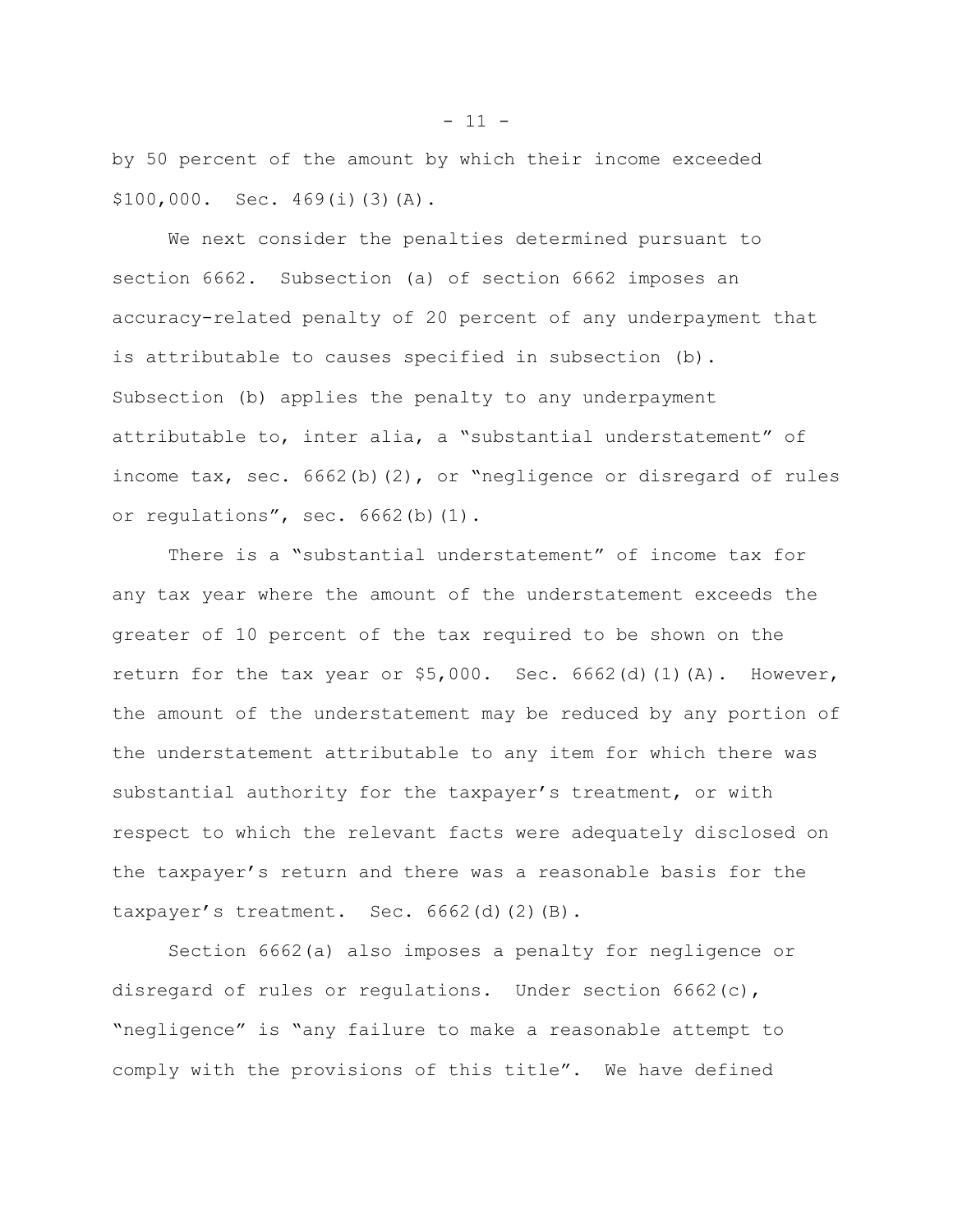negligence as "a lack of due care or a failure to do what a reasonable and prudent person would do under the circumstances." Bunney v. Commissioner, 114 T.C. 259, 266 (2000). Failure to maintain adequate books and records or to substantiate items properly constitutes negligence. Sec. 1.6662-3(b)(1), Income Tax Regs. A taxpayer is considered to have disregarded rules or regulations even if such disregard is "careless", meaning that the taxpayer "does not exercise reasonable diligence to determine the correctness of a return position that is contrary to the rule or regulation." Sec. 1.6662-3(b)(2), Income Tax Regs.

Generally, the Commissioner bears the burden of production with respect to any penalty, including the accuracy-related penalty. Sec. 7491(c); Higbee v. Commissioner, 116 T.C. 438, 446 (2001). To meet that burden, the Commissioner must come forward with sufficient evidence indicating that it is appropriate to impose the relevant penalty. Higbee v. Commissioner, supra at 446. The Commissioner has the burden of production only; the ultimate burden of proving that the penalty is not applicable remains on the taxpayer. Id.

Respondent contends that the section 6662 penalty for 2005 is justified on the basis of substantial understatement of income tax and/or negligence. See sec. 6662(b). For their 2005 tax year, petitioners understated their tax liability by \$5,302, an amount which is greater than both \$5,000 and 10 percent of the

 $- 12 -$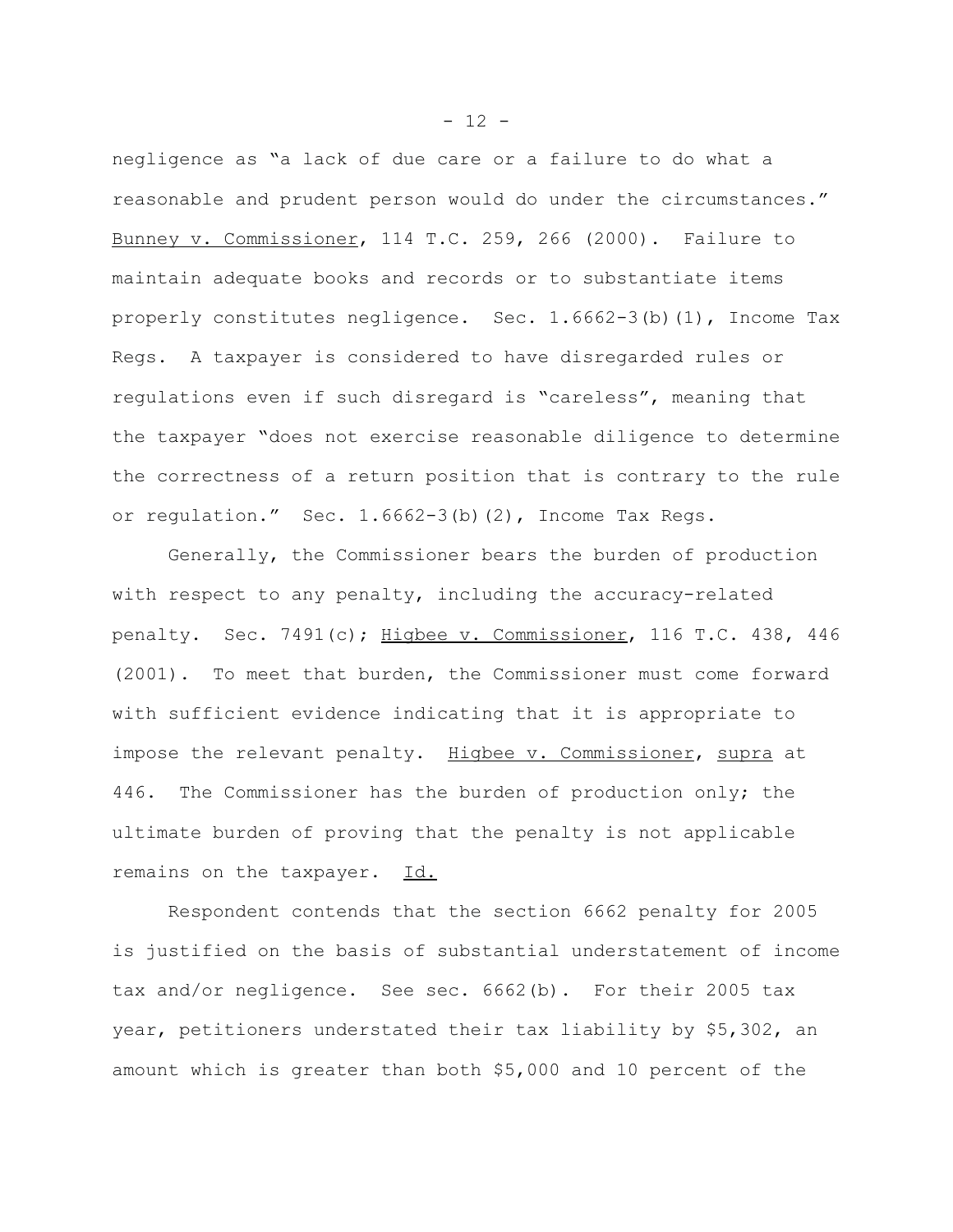amount required to be shown on their return, \$1,975. Petitioners do not argue that the amount of their understatement should be reduced because they had substantial authority for any item or because their position with respect to any item was adequately disclosed. Accordingly, we hold that petitioners are liable for the section  $6662(a)$  and (b)(2) penalty for 2005 because they substantially understated their income tax.

Respondent contends that petitioners are liable for the section 6662 penalty for 2006 on the basis of negligence. See sec. 6662(b)(1). Petitioners did not consult a tax professional when preparing their return for either year. Rather, petitioners based their deductions on their belief that Mr. Anyika was a real estate professional. However, petitioners have not explained how they arrived at their conclusion that Mr. Anyika qualified as a real estate professional, and Mr. Anyika acknowledged during trial that he had misunderstood the relevant statute and the requirements for being a real estate professional. A reasonable person in Mr. Anyika's position, understanding that the tax law governing the deductions he claimed was complex, would have consulted a tax professional instead of merely assuming that he qualified on the basis of his own conclusions. Even if Mr. Anyika had been correct in his understanding of the law, he was negligent in ensuring that he complied with it. At trial, Mr. Anyika was unsure of the number of hours he had spent working on

 $- 13 -$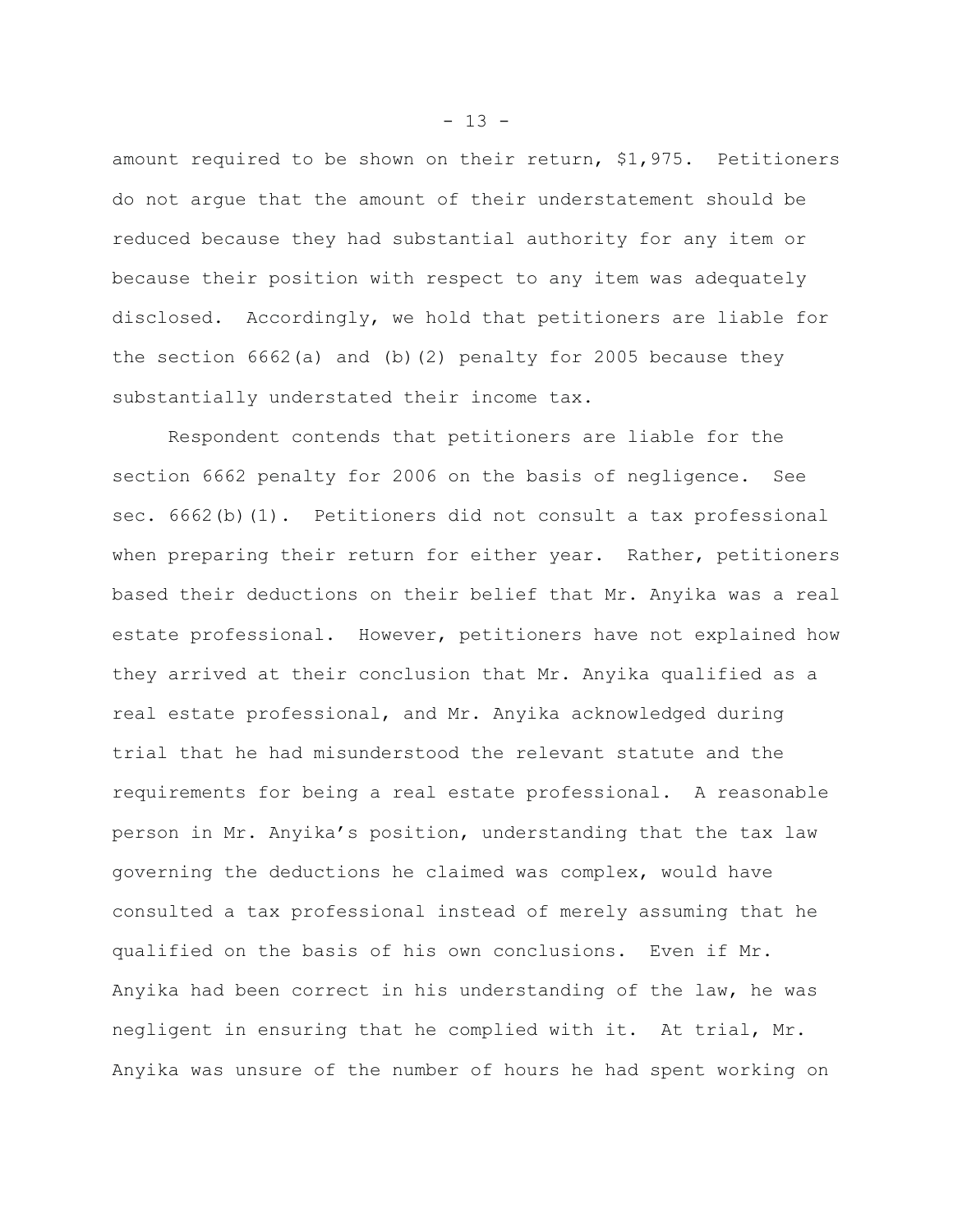the rental properties, and his testimony and prior statement regarding the number of those hours were inconsistent. It is clear that Mr. Anyika did not carefully document the hours he worked on the rental properties and that petitioners therefore failed to keep records adequate to substantiate the deductibility of their real estate losses. Such a failure is evidence of negligence. See sec. 1.6662-3(b)(1), Income Tax Regs. On the basis of the record, we conclude that respondent has met the burden of production in showing that petitioners were negligent in preparing their tax returns for 2005 and 2006.

Section 6664(c) provides a reasonable cause and good faith exception to penalties under section 6662. Section 6662 penalties will not apply to any portion of an underpayment to the extent that the taxpayer had reasonable cause and acted in good faith for that portion. Sec.  $6664(c)(1)$ . The decision as to whether the taxpayer acted with reasonable cause and in good faith depends upon all the pertinent facts and circumstances. See sec. 1.6664-4(b)(1), Income Tax Regs. Relevant factors include the taxpayer's efforts to assess his proper tax liability, including the taxpayer's reasonable and good faith reliance on the advice of a professional such as an accountant. See id. Furthermore, an honest misunderstanding of fact or law that is reasonable in the light of the experience, knowledge, and

 $- 14 -$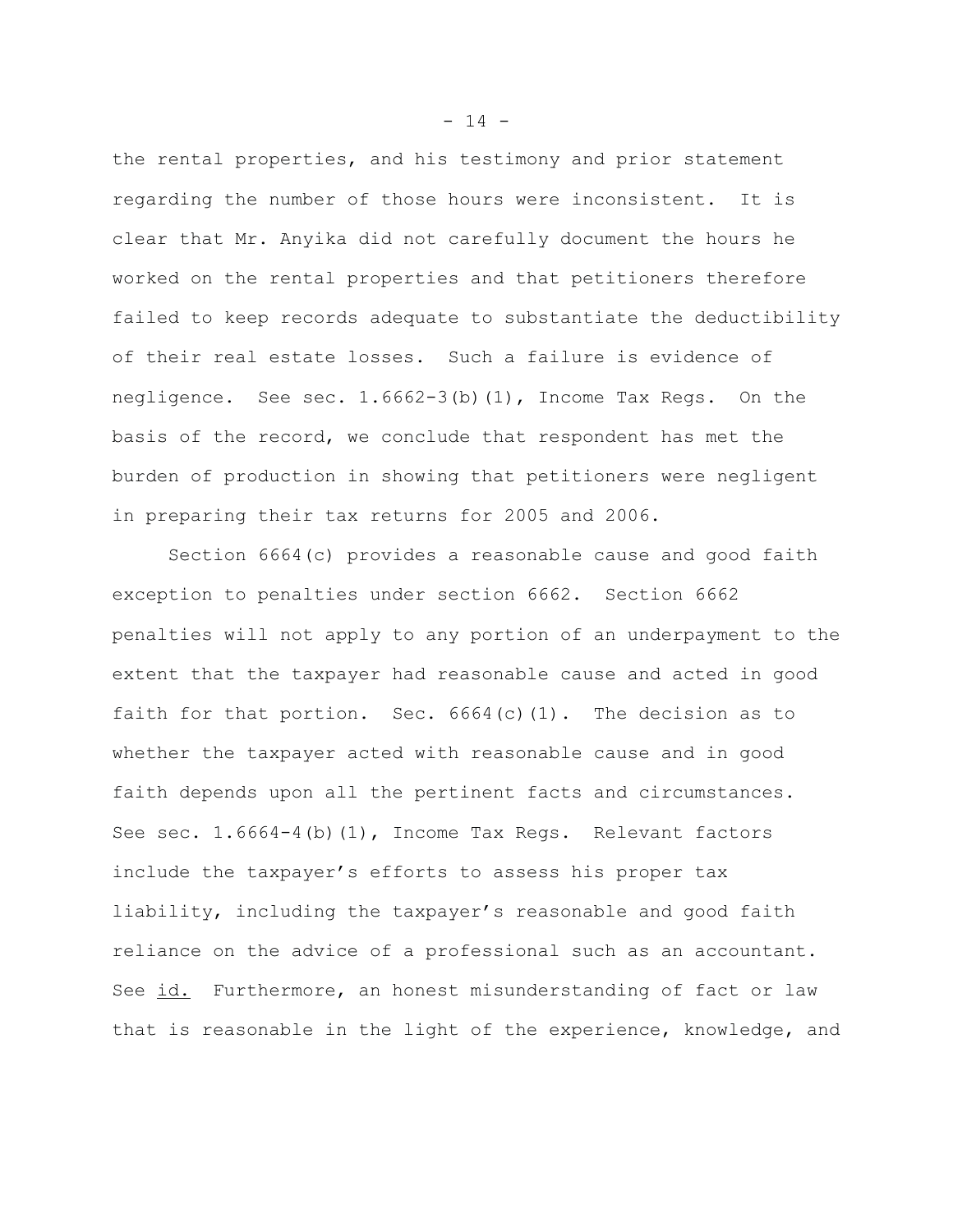education of the taxpayer may indicate reasonable cause and good faith. See Remy v. Commissioner, T.C. Memo. 1997-72.

Petitioners contend that they used TurboTax software to prepare their returns for both years and that the software program is to blame for any miscalculations in their income. However, petitioners have not provided any evidence showing the information that they entered into the software program, a preliminary showing that would be required to decide whether the software program is in any way at fault for petitioners' underpayment. See Paradiso v. Commissioner, T.C. Memo. 2005-187. Such software is only as good as the information the taxpayer puts into it. See Bunney v. Commissioner, supra at 267. We have held that the misuse of tax preparation software, even if unintentional or accidental, is no defense to penalties under section 6662. See Lam v. Commissioner, T.C. Memo. 2010-82.

Respondent has produced evidence that petitioners were negligent in not maintaining records necessary to substantiate that Mr. Anyika qualified as a real estate professional and that they did not act as reasonable persons would have to ensure their compliance with the tax laws; and petitioners have not shown that their deficiencies were due to anything other than their own negligence or disregard of the rules and regulations. Petitioners are therefore liable for the section 6662 penalties. See Higbee v. Commissioner, 116 T.C. at 449. Their use of

 $- 15 -$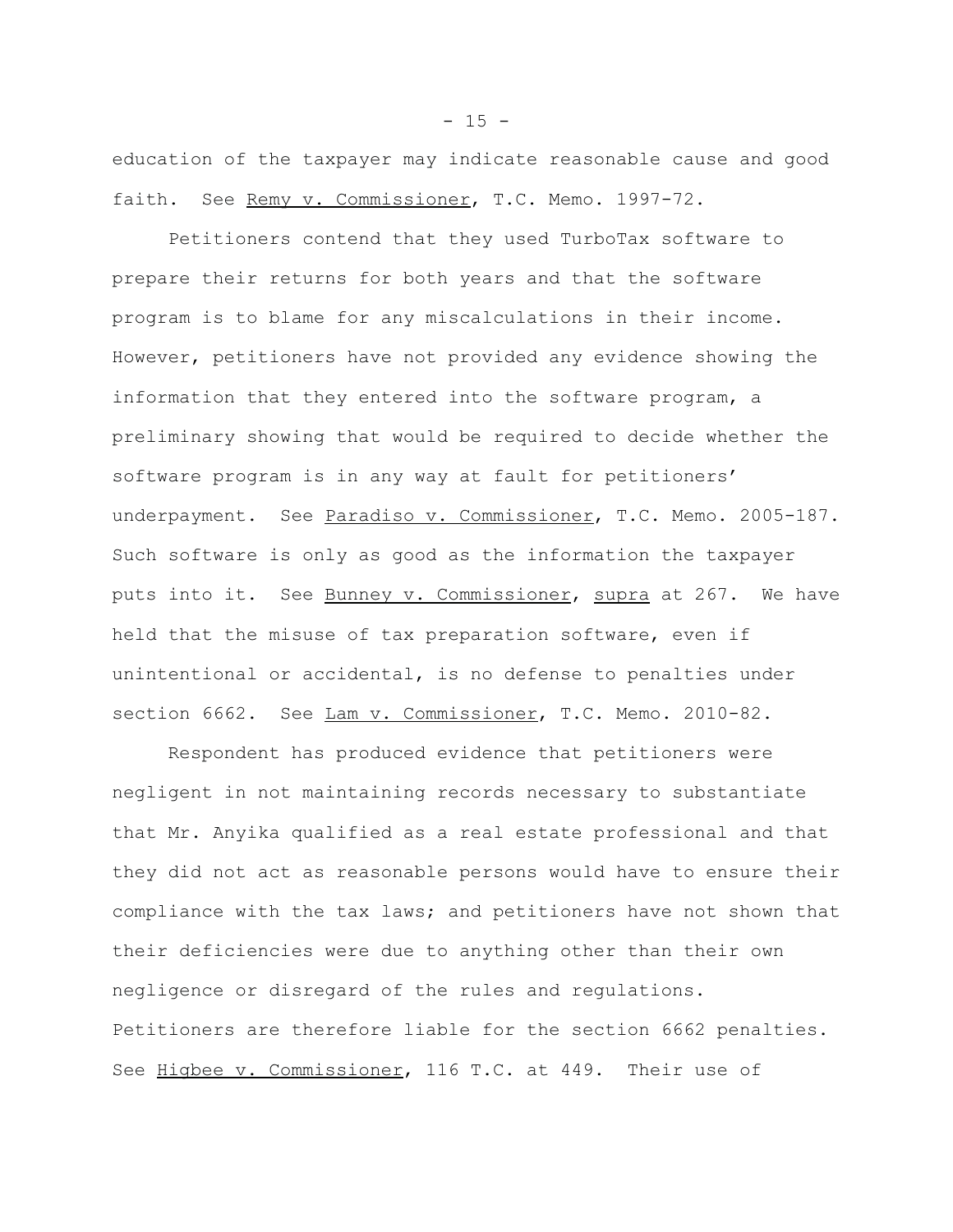TurboTax does not establish reasonable cause and good faith. See Lam v. Commissioner, supra.

Respondent has satisfied the burden of production with respect to the section 6662(a) penalties. Petitioners' understatement of income tax on their 2005 return is substantial under section 6662(d)(1)(A) because it exceeds \$5,000 and is greater than 10 percent of the amount required to be shown on their return. Petitioners' 2005 and 2006 returns were both filed negligently. The burden therefore is on petitioners to prove they acted with reasonable cause and in good faith. We conclude that petitioners failed to carry their burden. Accordingly, we hold that petitioners are liable for the section 6662(a) accuracy-related penalties for their 2005 and 2006 tax years.

Finally, we consider whether petitioners are liable for a penalty pursuant to section  $6673(a)(1)$ . Section  $6673(a)(1)$ provides that this Court may require the taxpayer to pay a penalty not in excess of \$25,000 whenever it appears to this Court that: (a) The proceedings were instituted or maintained by the taxpayer primarily for delay; (b) the taxpayer's position is frivolous or groundless; or (c) the taxpayer unreasonably failed to pursue available administrative remedies. Respondent has moved that the Court impose a penalty, contending that petitioners instituted or maintained this proceeding primarily

 $- 16 -$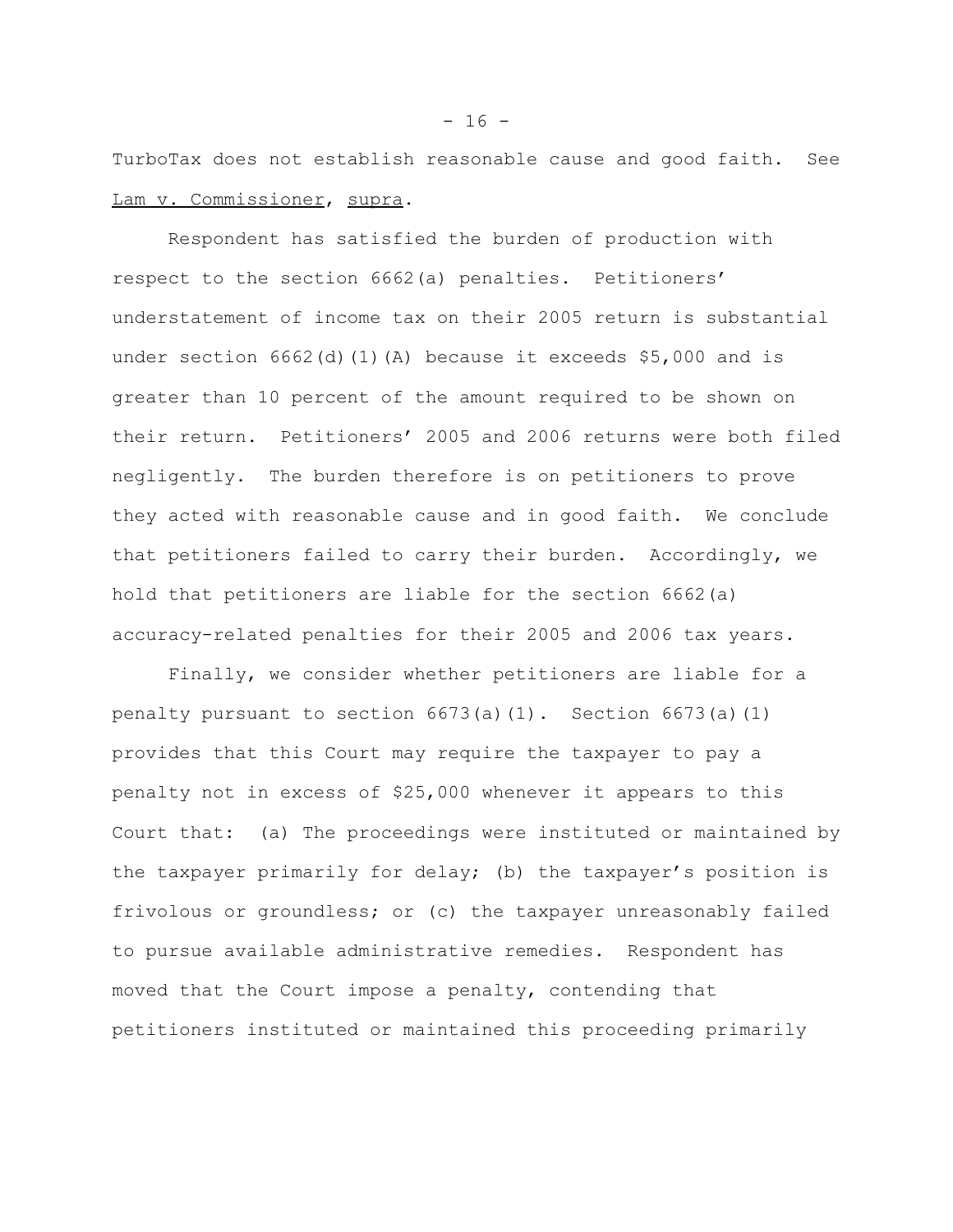for delay and that petitioners' position is frivolous or groundless.

Although petitioners' behavior was negligent and evidenced a lack of respect for the relevant law and the Court's procedures, it does not appear from the record that petitioners' primary purpose in instituting or maintaining their case was delay. Petitioners were uncooperative and failed to reply to respondent's requests for documents or to this Court's order compelling the same, but we note that petitioners are pro se and to a certain extent appeared confused by the proceedings. No doubt their confusion was due in part to Mr. Anyika's failure to read some of the documents sent to him, but negligent disorganization does not amount to purposeful delay. Additionally, although petitioners were mistaken about the applicable law and although the evidence they offered did little to support their position, their shortcomings do not make their case frivolous or groundless. See DeMoss v. Commissioner, T.C. Memo. 1993-636. Accordingly, we decline to impose a penalty under section 6673.

In reaching these holdings, we have considered all the parties' arguments, and, to the extent not addressed herein, we conclude that they are moot, irrelevant, or without merit.